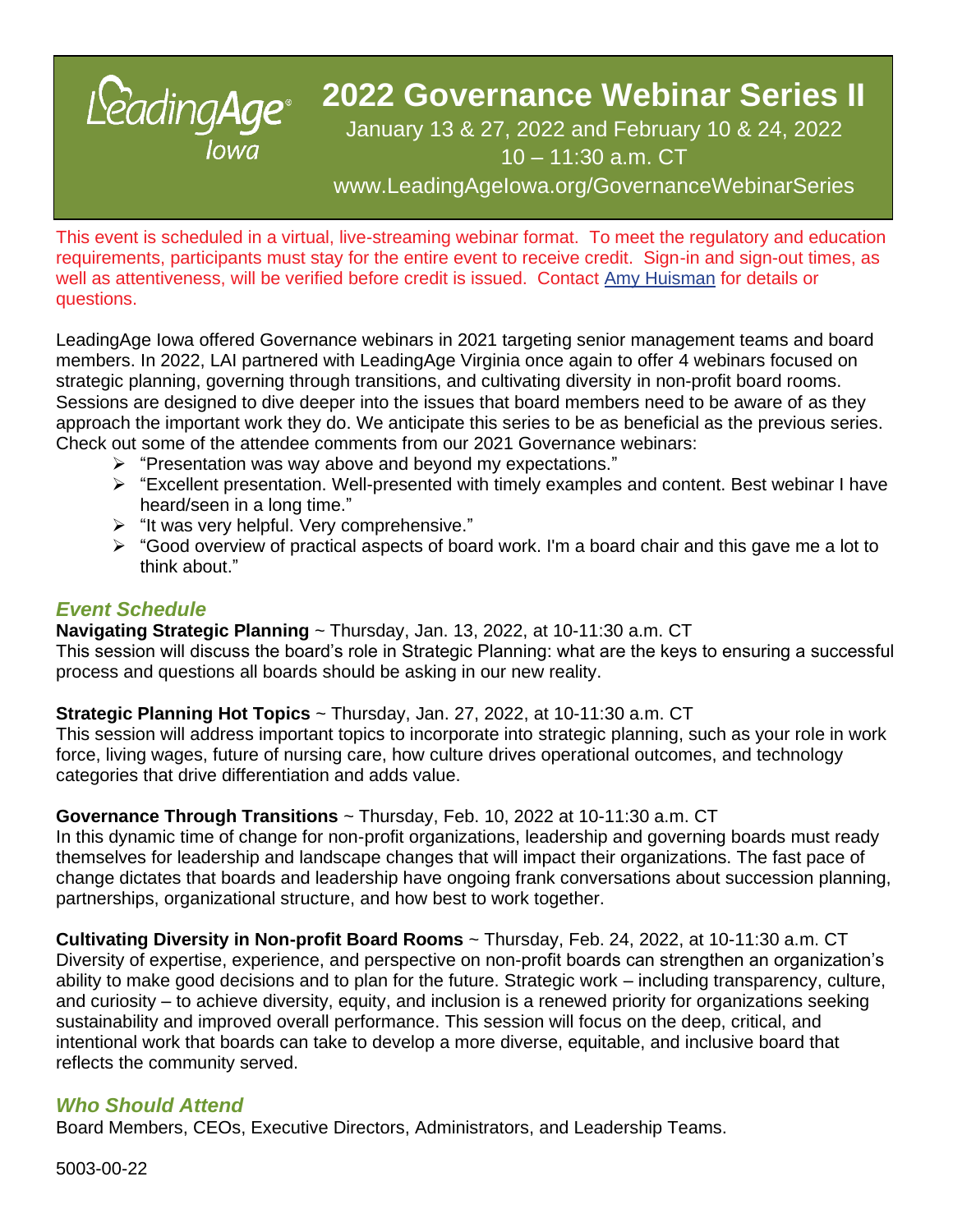## *Continuing Education Information*

Iowa Board of Nursing Provider #67 – 1.5 contact hours for each webinar. Providership regulations do not allow for partial credit to be given for any portion of this program. You must attend the entire session to receive credit. Retain certificate for four years.

Nursing Home Administrators – 1.5 contact hours for each webinar. This webinar series is intended to meet the criteria established by the Iowa Board of Examiners for Nursing Home Administrators. You must attend the entire session to receive credit. Retain certificate for four years.

Assisted Living Managers **–** 1.5 contact hours for each webinar. This program meets the requirements for Assisted Living Leadership recertification. You must attend the entire program to receive credit. No partial credit allowed. If audited, you will be asked to provide your certificate of attendance and program material. Retain your certification for 2 years.

For other long-term support and service provider professional not listed above: Most licensure boards, credentialing agencies and professional organizations have processes that allow individuals to earn a certain number of CEUs for non-preapproved programs and/or to accommodate self-submission for approval of continuing education hours after the event takes place with proper documentation from the program sponsors. Most also require information objectives, date/time of presentation, agendas, faculty bios, and number of hours earned. If you require information for this purpose, please contact Amy Huisman in advance for assistance.

## *Registration & Other Information*

Register at [www.LeadingAgeIowa.org/GovernanceWebinarSeries.](http://www.leadingageiowa.org/GovernanceWebinarSeries)

| LeadingAge Iowa Member for Series    | \$160 |
|--------------------------------------|-------|
| <b>Prospective Member for Series</b> | \$280 |

#### **What's Included**

Registration fee includes electronic handout, one connection to each of the live webinars, and instructions for receiving CE credit/attendance certificate. A recording of these webinars is included in the registration fee.

LeadingAge Iowa webinars deliver value to you with:

- No travel cost and time out of the office.
- No limit to the number of staff who can participate LIVE and receive CE credit using one connection per registration.

#### **Cancellation/Refund Policy**

Registration deadline for the series is Jan. 7, 2022. No-shows will be billed. No refunds for failure to login at the time of the event. Substitutions welcome anytime via email. All cancellation and substitution requests must be emailed to Amy Huisman (ahuisman@LeadingAgelowa.org). A full refund will be given to all cancellations received prior to Jan. 7. No refunds will be given to cancellations received on Jan. 7 or after. LeadingAge Iowa reserves the right to cancel the program due to insufficient enrollment in which case pre-registered participants will be notified and full refunds provided.

#### **Virtual Programs Code of Conduct**

The world of virtual learning is changing how we interact with each other – and our goal is to create a positive, safe and welcoming environment for all program participants. All are expected to abide by our Virtual Programs Code of Conduct. Go to [www.LeadingAgeIowa.org/VPCodeofConduct](http://www.leadingageiowa.org/VPCodeofConduct) to view the LAI Virtual Programs Code of Conduct.

#### **Handouts**

All handouts will be available electronically.